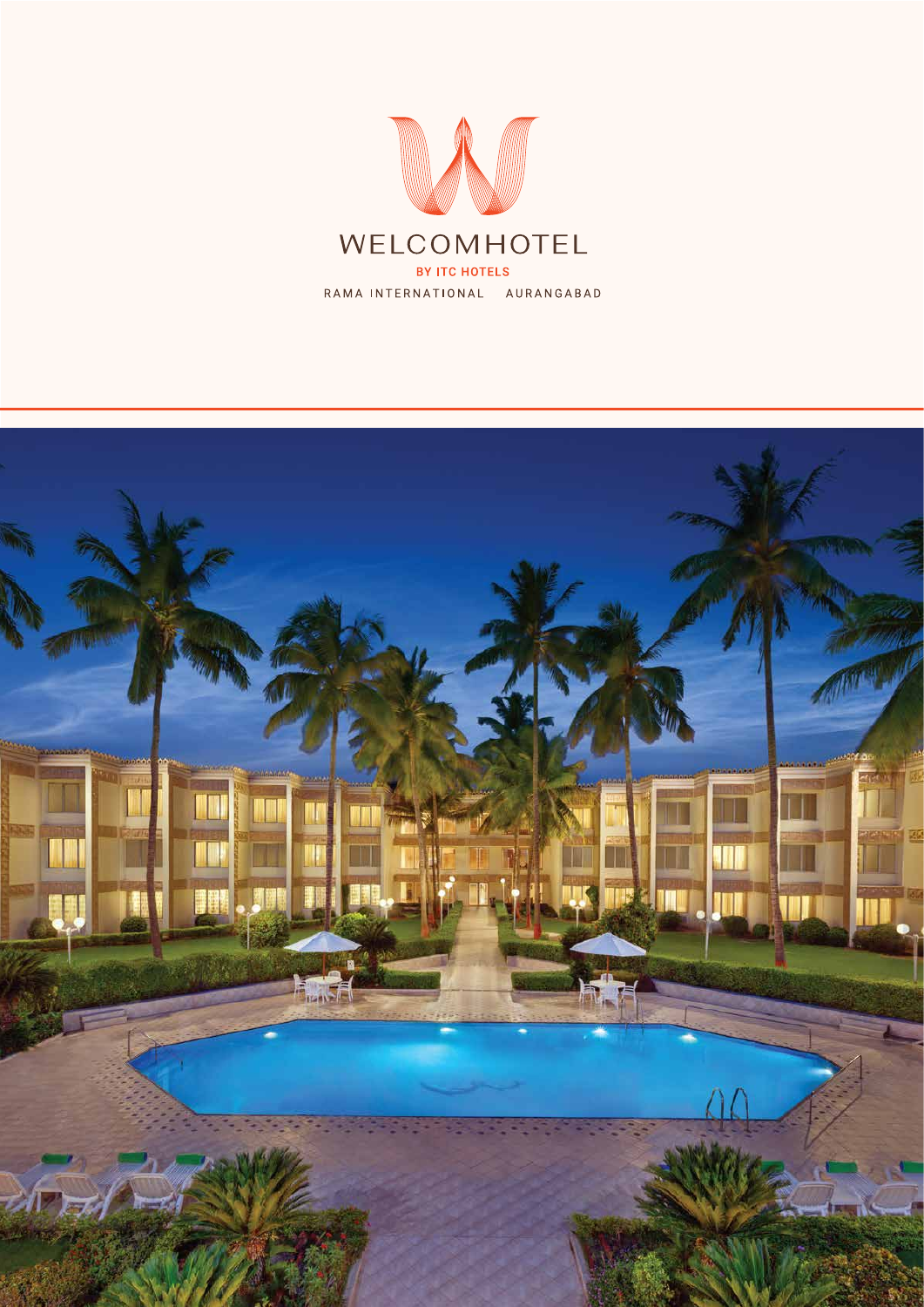

# WELCOMHOTEL RAMA INTERNATIONAL

**OVERVIEW** 

Declared as the Tourism Capital of Maharashtra and better known as the City of Gates, Aurangabad is an important hub, given its close proximity to significant tourist destinations, such as the caves of Ajanta and Ellora, which have been declared as World Heritage Sites by UNESCO, and the famous Mughal monument, Bibi-ka-Maqbara. From Wali Dakhni and Siraj Aurangabadi to Azad Bilgrami and Sikandar Ali Wajd, many prominent poets have emerged from this historically significant city.

Recreating the magnificence of Ajanta and Ellora, Welcomhotel Rama International offers the perfect balance between modern amenities and the warmth of Indian hospitality. Spread across 13 spacious acres of landscaped gardens, with recreational facilities and beautiful interiors, we invite you to discover one of the world's most vibrant cities through a comfortable stay at our property. We look forward to delighting you with unparalleled experiences that carry a deeper meaning.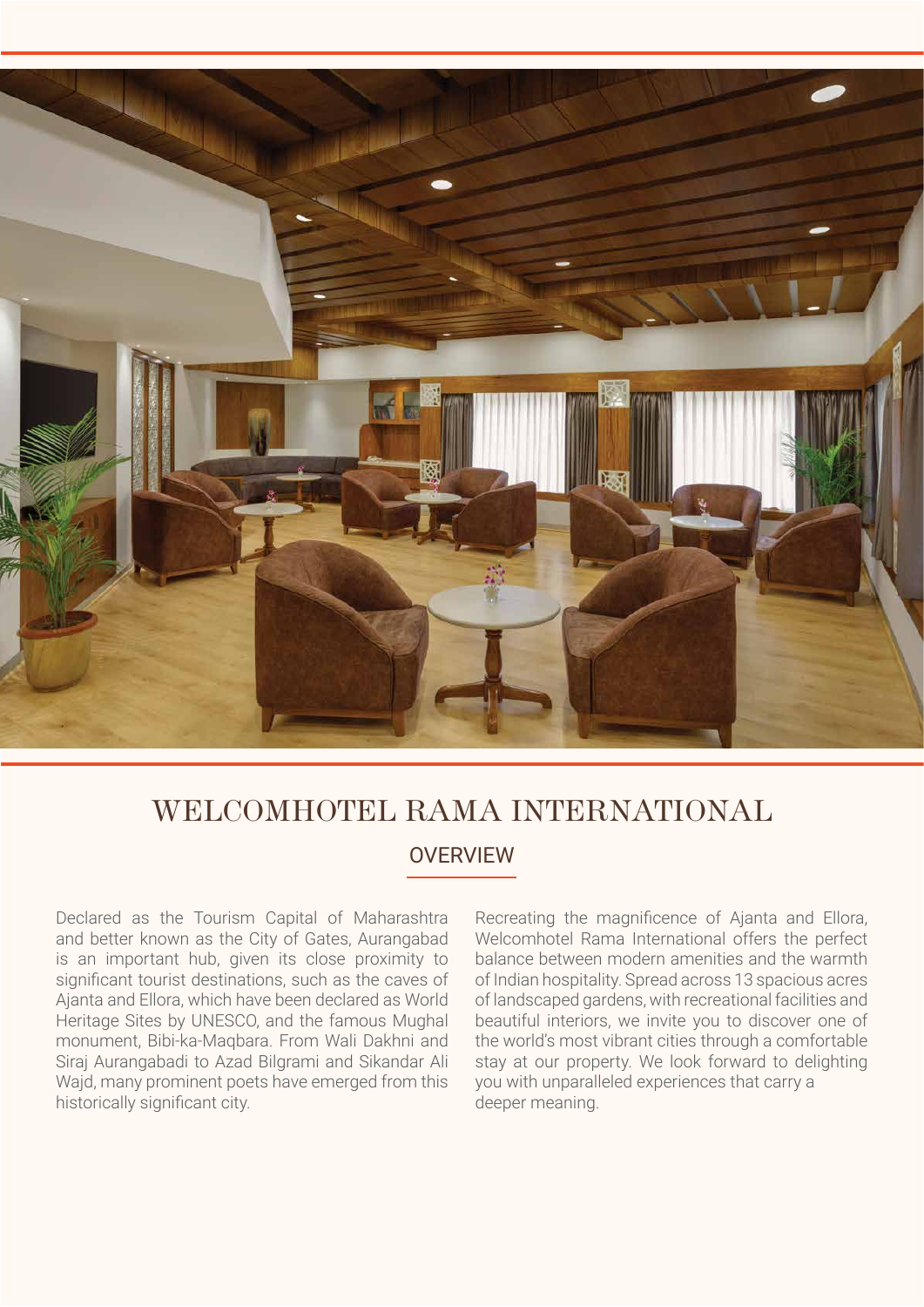### ACCOMMODATION

136 luxurious rooms, including 44 Standard Rooms, 65 Executive Club Rooms, 22 Executive Club Exclusive Rooms, 4 Deluxe Suites and 1 Presidential Suite, ranging from 28.00 sq m. to 82.00 sq m.

All accommodations offer:

• Complimentary wired and wireless standard Internet access (2 mbps)

• 24x7 room service

• Complimentary coffee and tea making facility

- Satellite LED TV
- In-room electronic safe

• Spacious bathroom with separate shower facility, amenities and hairdryer

• Iron & ironing board

In addition to the above-mentioned facilities, the following features are available on a chargeable basis – mini bar, airport transfer, laundry, extra bed, 24/7 currency exchange, 24/7 in-room dining, courier and travel desk services and on-call doctors

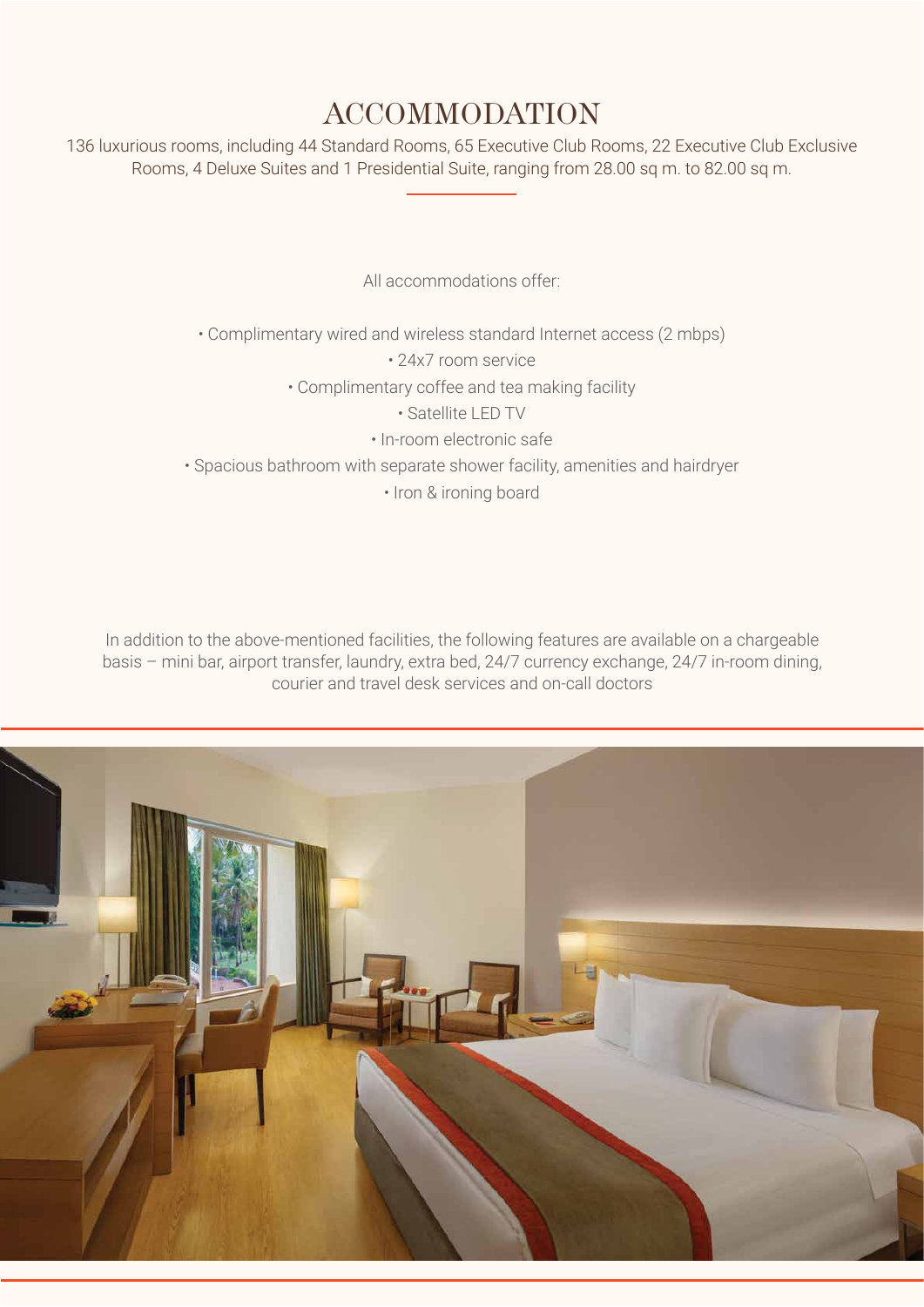

### DINING & AFTER HOURS

#### • MADHUSHALA

Offering the finest collection of spirits, including a rare variety of whiskies, Madhushala is the perfect place to unwind with your favourite drink and delicious appetizers from 11 AM to midnight.

#### • MADHUBAN

Overlooking the Vrindawan Gardens, this multicuisine restaurant serves an eclectic mix of continental and oriental cuisines, as well as hearty breakfast, lunch and dinner buffet spreads from 7 AM to midnight.

#### • SHOLLA

An open air dining venue featuring exotic delicacies in a rustic ambience, enjoy access to our beautiful Vrindawan Garden and watch your meal being prepared at the show kitchen from 7:30 PM to 11 PM.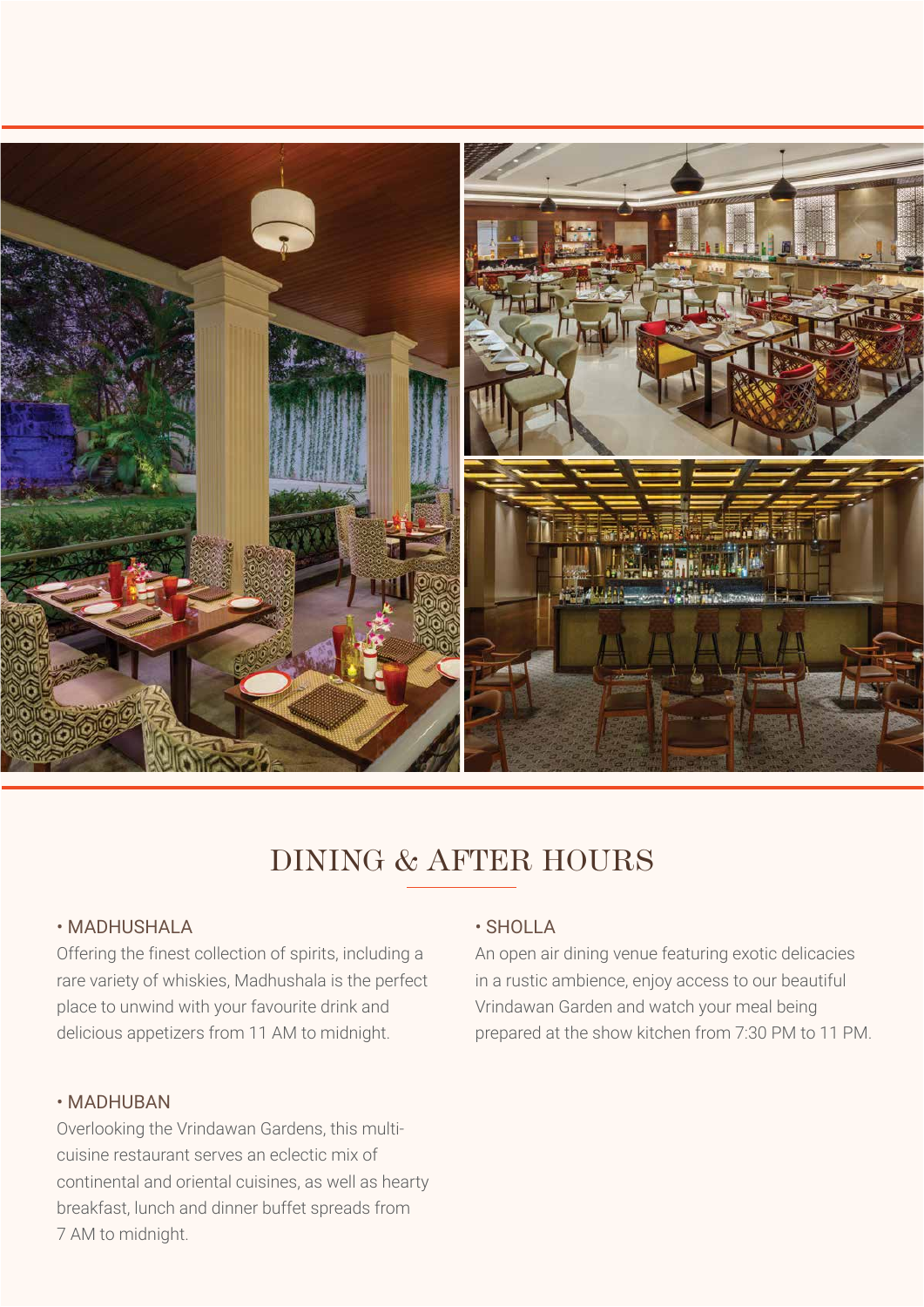### BUSINESS & BANQUETING

The following versatile space is available for private meetings, seminars, conferences, weddings, parties and other private events –

| Chaitya Board Room    | 42.00 sq. m.   | up to 10 people    |
|-----------------------|----------------|--------------------|
| Chitrakoot Board Room | 33.00 sq. m.   | up to 21 people    |
| Rama Chambers         | 86.00 sq. m.   | up to 27 people    |
| Vihara Board Room     | 58.00 sq. m.   | up to 60 people    |
| Sita 3                | 135.00 sq. m.  | up to 121 people   |
| Sita 2                | 142.00 sq. m.  | up to 130 people   |
| Sita 1                | 180.00 sq. m.  | up to 200 people   |
| Club 1 Lawns          | 505.00 sq. m.  | up to 218 people   |
| Sita 1, 2 & 3         | 457.00 sq. m.  | up to 410 people   |
| Sita Terrance         | 731.00 sq. m.  | up to 525 people   |
| Luv & Kush            | 1514.00 sq. m. | up to 815 people   |
| Palm Grove Lawns      | 3149.00 sq. m. | up to 1,695 people |
| Front Lawn            | 4230.00 sq. m. | up to 2,277 people |

For Business & banqueting queries, please write to: banquet.manager@welcomhotelrama.com

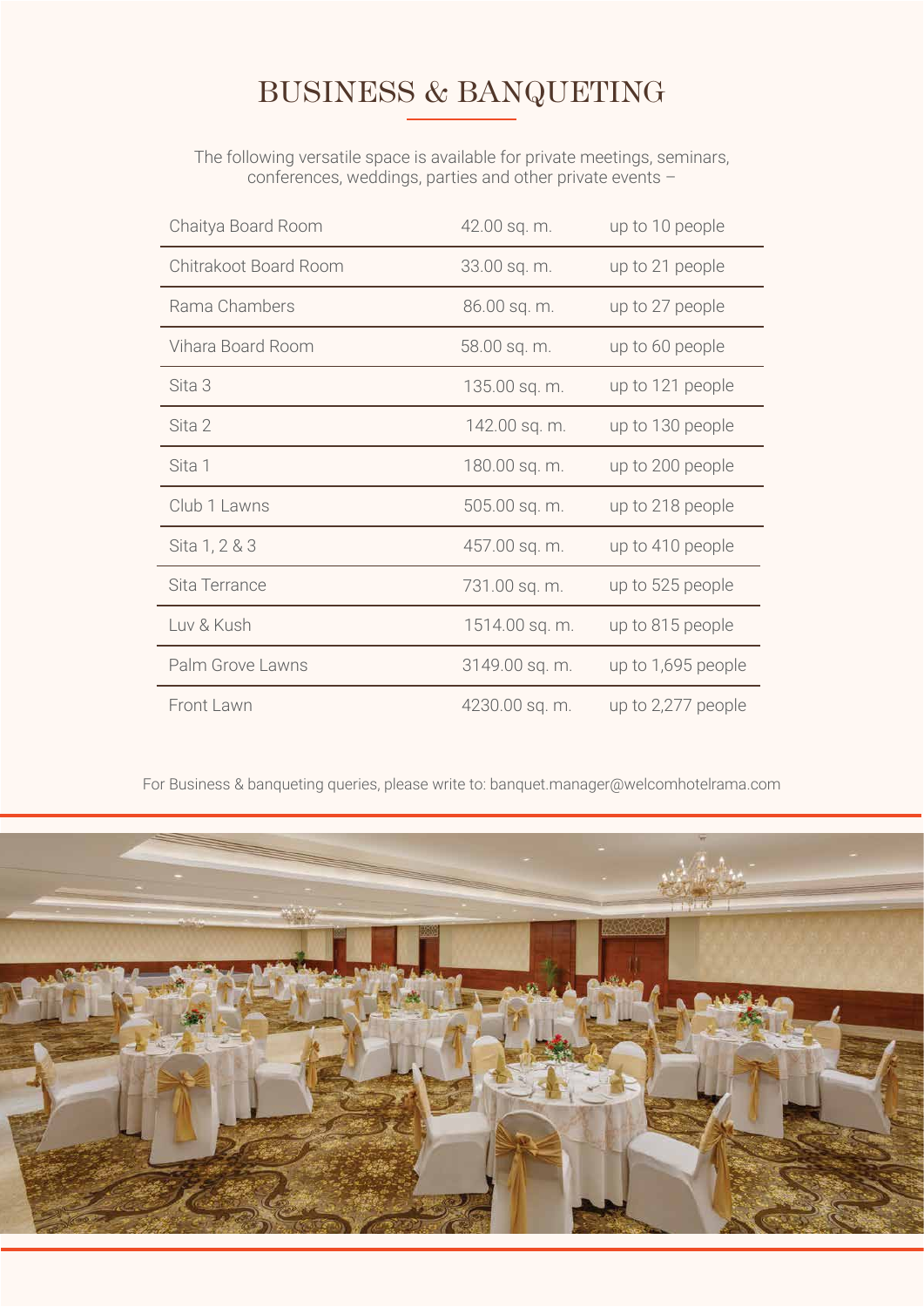

### WELLNESS - FITNESS & POOL

• Accessible from 6 AM to 11 PM, stay in shape at our state-of-the-art Club One fitness centre. Seasoned instructors are also available on-site.

• Enjoy a variety of relaxation therapies at our wellness centre and treatments at our Salon from 8 AM to 8 PM.

• Take a dip at our outdoor pool from 7 AM to 8:00 PM.

• Looking for some outdoor fun? Access our tennis courts and jogging track from 6 AM to 9 PM to exercise in the great outdoors.

• Tours to Aurangabad Caves, Bibi Ka Maqbara, Himroo Factory, Panchakki, Daulatabad, Khuldabad Anwa Temple, Pitalkhora Caves, Lonar Crater and Paithan can be organized upon request.